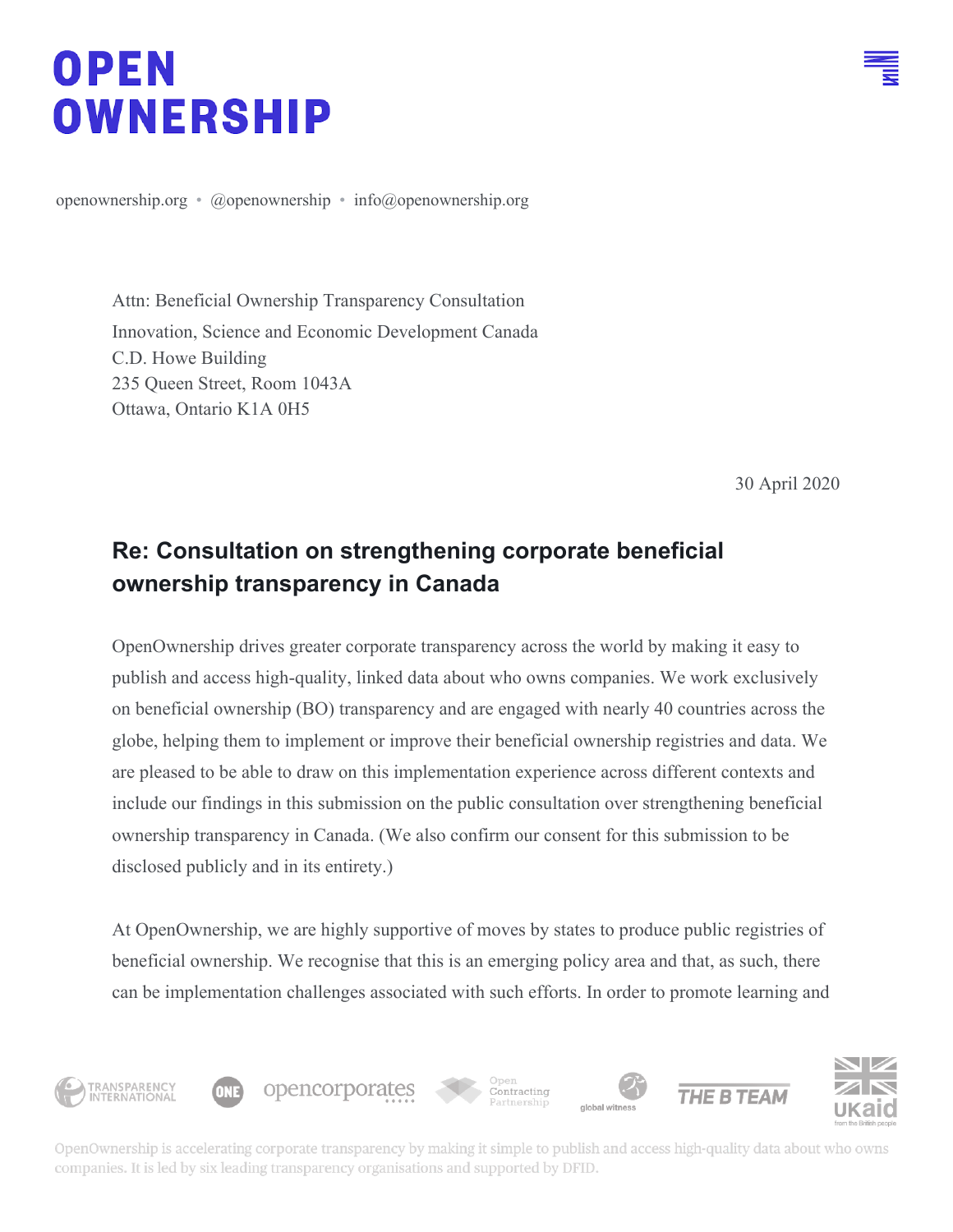information sharing between governments working to improve beneficial ownership transparency, we convene, together with the Open Government Partnership, the Beneficial Ownership Leadership Group. A range of governments -- including Armenia, Kenya, Latvia, Mexico and the Slovak Republic -- have already joined this group, and we believe that Canada would also be able to contribute and benefit substantially from the initiative. More information, including on the process for joining, is available here:

<https://www.openownership.org/what-we-do/the-beneficial-ownership-leadership-group/>

# Question responses

1. Should Canada establish a public registry (or public registries) of beneficial ownership for corporations, and why?

**OpenOwnership recommends that Canada's Federal Government capitalise on the current opportunity to adopt emerging international best practice on BO disclosure, and make BO information available as open data, free of charge**, **in a public registry.** Anonymous company ownership bears an unacceptably high cost for society, by allowing criminals and corrupt individuals to escape accountability or evade tax, and for business by increasing susceptibility to fraud and reputational risks by making it difficult to know what they are ultimately invested in. By committing to create a public BO registry, Canada would join the nearly 90 countries globally that have made international commitments to produce registries for one or more industry sectors.

Having a public registry facilitates the identification of red flags that may indicate the involvement of certain firms or individuals in corruption, tax evasion, money laundering and other illicit practices. This is partly because open registries enable a broader range of actors - including investigative journalists, civil society organisations and business groups -- to access and review the data, increasing the likelihood that inconsistencies will be uncovered. In addition, fully open registries allow BO data to be cross referenced with data in other countries' public registries to identify patterns of suspicious behaviour, both among Canada-based firms and individuals, and those operating outside the country.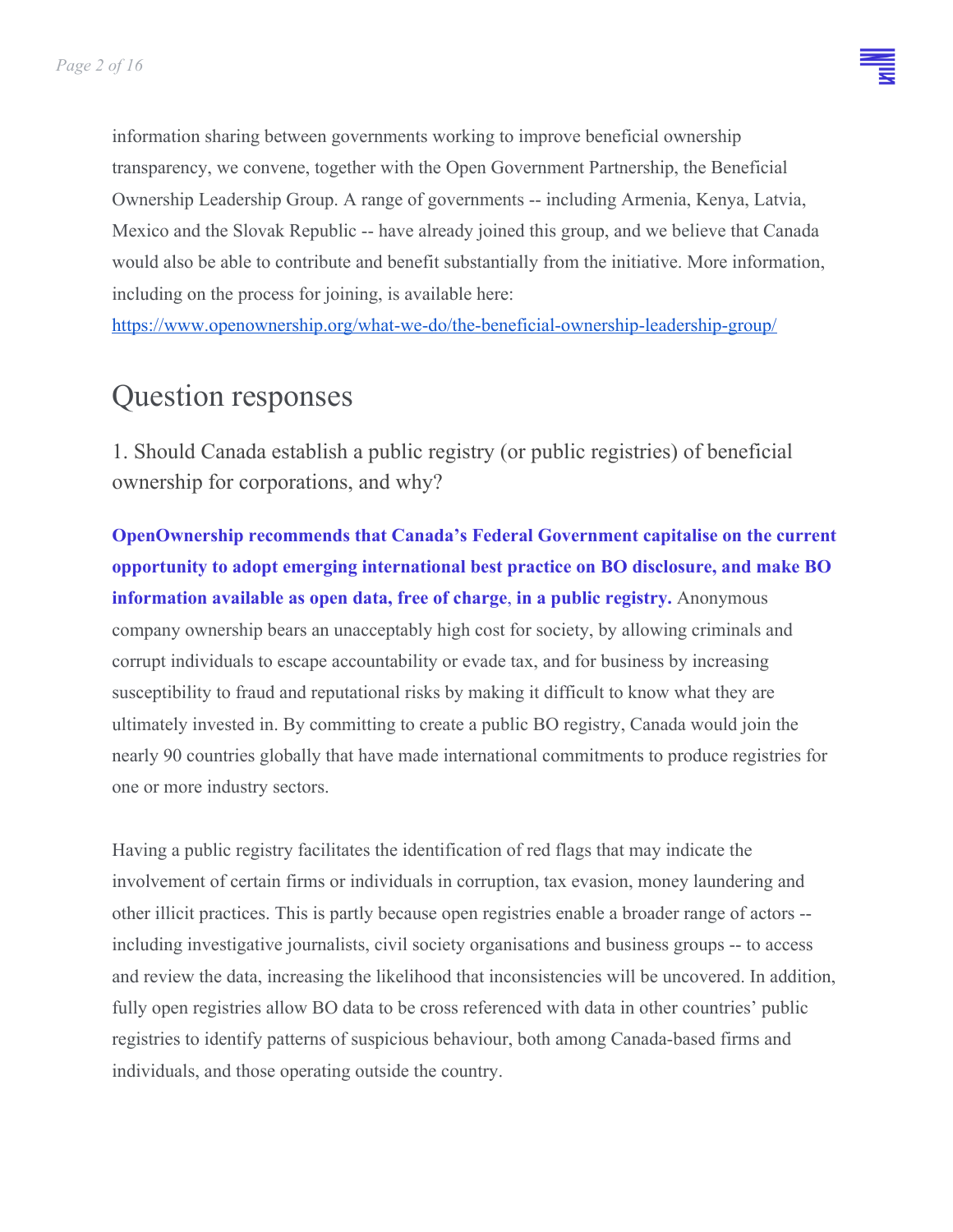To develop a registry, or system of registries, that continues to provide long-term utility and to comply with the evolving standards of the Financial Action Task Force (FATF), **we recommend that Canada's Federal Government coordinates its policies and data standards for public registry creation with authorities at the provincial level who are currently considering similar reforms.** Harmonisation of policies and procedures -- including a shared baseline of information collected on companies, beneficial owners and interests -- between Canada's various emerging registers will ensure interoperability of data between them, enabling more effective use of the data by the AML obligated entities and improving the potential for data verification between registers. Adopting the Beneficial Ownership Data Standard<sup>1</sup> -- which provides a template for how to structure, store and publish beneficial ownership data -- would provide a common data format that would enable data to be shared and cross-checked between registries in Canada and beyond. Together these approaches would allow Canada to move beyond simple technical compliance. Instead, it would lay the foundations for an effective beneficial ownership disclosure regime that provides maximum benefit to government agencies, private sector actors and civil society, at both the federal and provincial level.

2. If not a public registry (or public registries), should Canada establish a central registry accessible only to competent authorities? What are the advantages and disadvantages of having a central registry over a public registry (or public registries)?

**Public registries have numerous advantages, in terms of both economic impact and ability to tackle illicit financial flows, over those that are available only to competent authorities**. Firstly, transparent company ownership creates a better environment for business by enabling companies to more effectively vet prospective partners, clients or suppliers, conduct enhanced due diligence and manage risk exposure. Investors benefit from reducing risk exposure when making new investments, helping create a favourable environment for inward investment into Canada. Public registries can and are used by private sector entities during their KYC and due diligence processes. Evidence from a UK government review of its public registry shows that 64% of businesses found the information available on the BO register to be useful, with 29%

<sup>1</sup> <http://standard.openownership.org/en/0.2.0/> [Accessed 23 April 2020]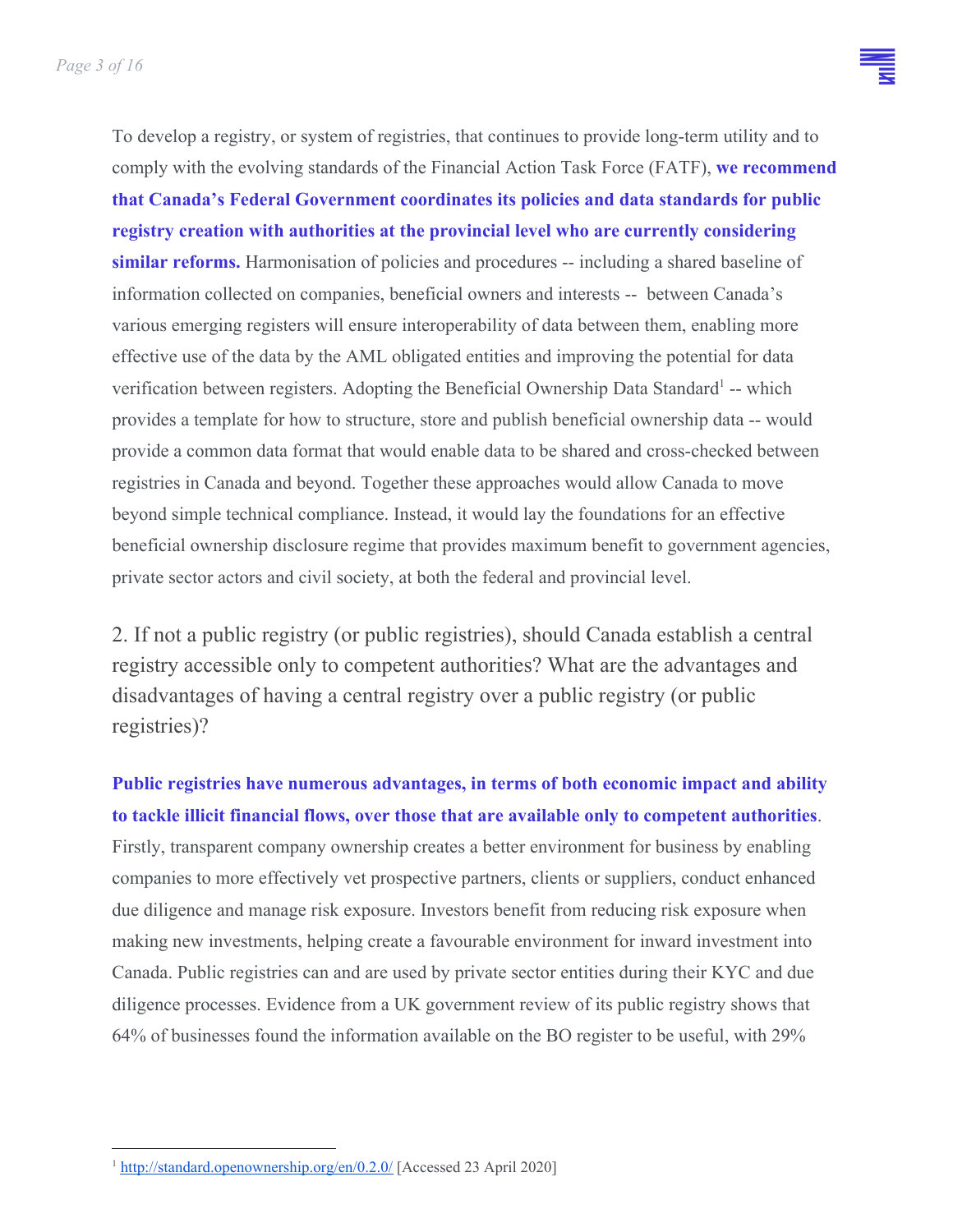considering it to be very useful.<sup>2</sup> BO data is likely to prove especially beneficial for SMEs as their due diligence costs are proportionally higher than those for larger firms. Secondly, in contrast with closed central registries, open data BO registries allow data to be linked globally with other datasets and help expose the networks through which the proceeds of crime and corruption flow. Complex money laundering schemes frequently rely on 'layering' illicit earnings through corporate structures strategically established across a number of jurisdictions as this significantly complicates investigative efforts by obfuscating the audit trail.<sup>3</sup> The ability to link BO data from different registries around the world significantly bolsters efforts to expose transnational illicit financial flows and to understand the typical typologies they involve. Enabling actors such as law enforcement investigators and those undertaking anti-money laundering compliance checks to immediately access BO data from other countries significantly reduces the bureaucratic and cost burden associated with filing requests for international sharing of information related to suspicious transactions.

A further advantage of public datasets over the closed variety is that they increase the number of data users, increasing the likelihood that inconsistencies within the data are identified. This can help draw official attention to previously undiscovered criminal activity and contribute towards improvements in overall data quality. For example, it was civil society investigators in Slovakia that highlighted inaccuracies within a particular company's BO data within their national register, ultimately leading to the world's first official censure for reporting inaccurate beneficial ownership data. In the UK, the NGO Global Witness has conducted an analysis of the UK register and highlighted thousands of problematic cases to authorities, including circular beneficial ownership chains and corruption and money laundering red flags. While such civil society work should not be considered a replacement for state-led data monitoring, investigation and verification, it can complement government action in this area.

If yes, what key features would make a Public Registry (or Public Registries) effective?

<sup>2</sup>

[https://assets.publishing.service.gov.uk/government/uploads/system/uploads/attachment\\_data/file/822823/review-im](https://assets.publishing.service.gov.uk/government/uploads/system/uploads/attachment_data/file/822823/review-implementation-psc-register.pdf) [plementation-psc-register.pdf](https://assets.publishing.service.gov.uk/government/uploads/system/uploads/attachment_data/file/822823/review-implementation-psc-register.pdf) [Accessed 23 April 2020]

<sup>3</sup> <https://star.worldbank.org/sites/star/files/puppetmastersv1.pdf> [Accessed 30 April 2020]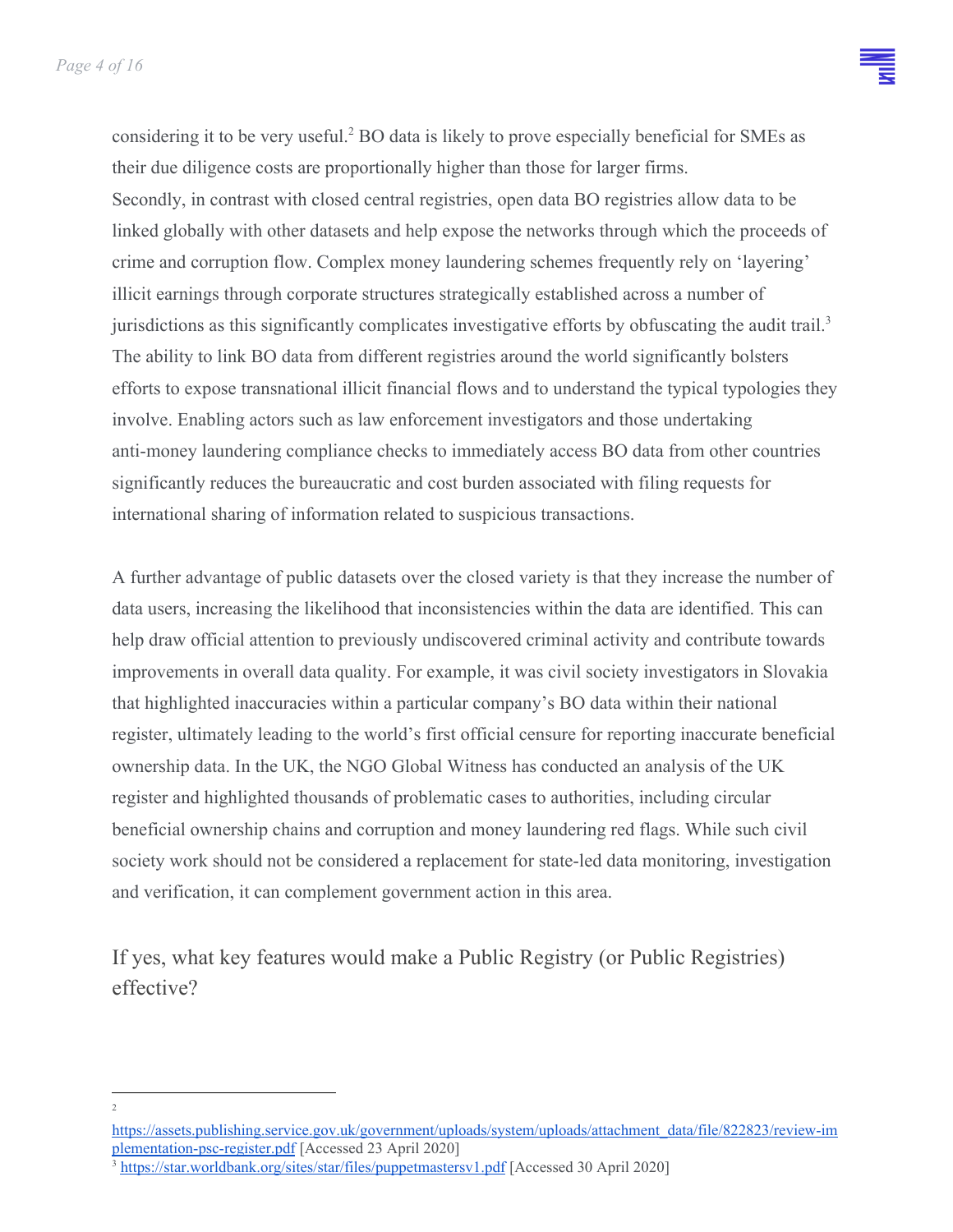

Based on our engagement with dozens of governments, OpenOwnership has developed the following 12 principles of effective beneficial ownership disclosure. These describe a range of policy, legal, and systems, data and technology characteristics that are evident in disclosure regimes that produce high quality, reliable data to maximise usability, and that minimise loopholes.

| <b>Key Feature</b>                                                                                           | <b>Description</b>                                                                                                                                                                                                                                                                                                                                          |
|--------------------------------------------------------------------------------------------------------------|-------------------------------------------------------------------------------------------------------------------------------------------------------------------------------------------------------------------------------------------------------------------------------------------------------------------------------------------------------------|
| Beneficial ownership<br>data should be freely<br>accessible to the public<br>via a central registry          | Having a centralised public registry means that law enforcement,<br>businesses, journalists and citizens from around the world can easily<br>access information on beneficial ownership. The utility of public<br>registries is enhanced when data is available online, in a structured<br>format, and without barriers such as registration or payment.    |
| Beneficial ownership<br>should be clearly and<br>robustly defined in law                                     | Robust and clear definitions of beneficial ownership should cover<br>all relevant forms of ownership and control. Any exemptions that<br>mean certain interests are excluded from disclosure should be<br>limited, proportionate and clearly defined.                                                                                                       |
| Disclosure should<br>comprehensively cover<br>all relevant types of<br>legal entities and natural<br>persons | Having comprehensive coverage means all relevant legal entities<br>and arrangements, and natural persons must be included in<br>disclosures. Any exemptions excluding certain classes of person or<br>entity from the public register must be limited and proportionate.                                                                                    |
| Low thresholds should<br>determine when<br>beneficial ownership<br>and control must be<br>disclosed          | Having low thresholds (ideally around 5-15%) means that most, or<br>all, people with beneficial ownership and control interests in a<br>company are included in disclosures. Thresholds of 25% and above<br>risk omitting many of the real beneficial owners of a given entity.                                                                             |
| Sufficient information<br>should be published to<br>understand full<br>ownership chains                      | Covering full ownership chains means that it should be possible to<br>understand how beneficial owners exert ownership or control over a<br>company, even when beneficial ownership is held indirectly through<br>one or more other companies. Disclosure of intermediate steps in an<br>ownership chain helps with joining up data from different sources. |
| The <b>identity</b> of people<br>and companies should                                                        | Having clear identification for people and companies, whilst<br>respecting relevant privacy laws, makes it possible to match                                                                                                                                                                                                                                |

#### **Principles of effective beneficial ownership disclosure**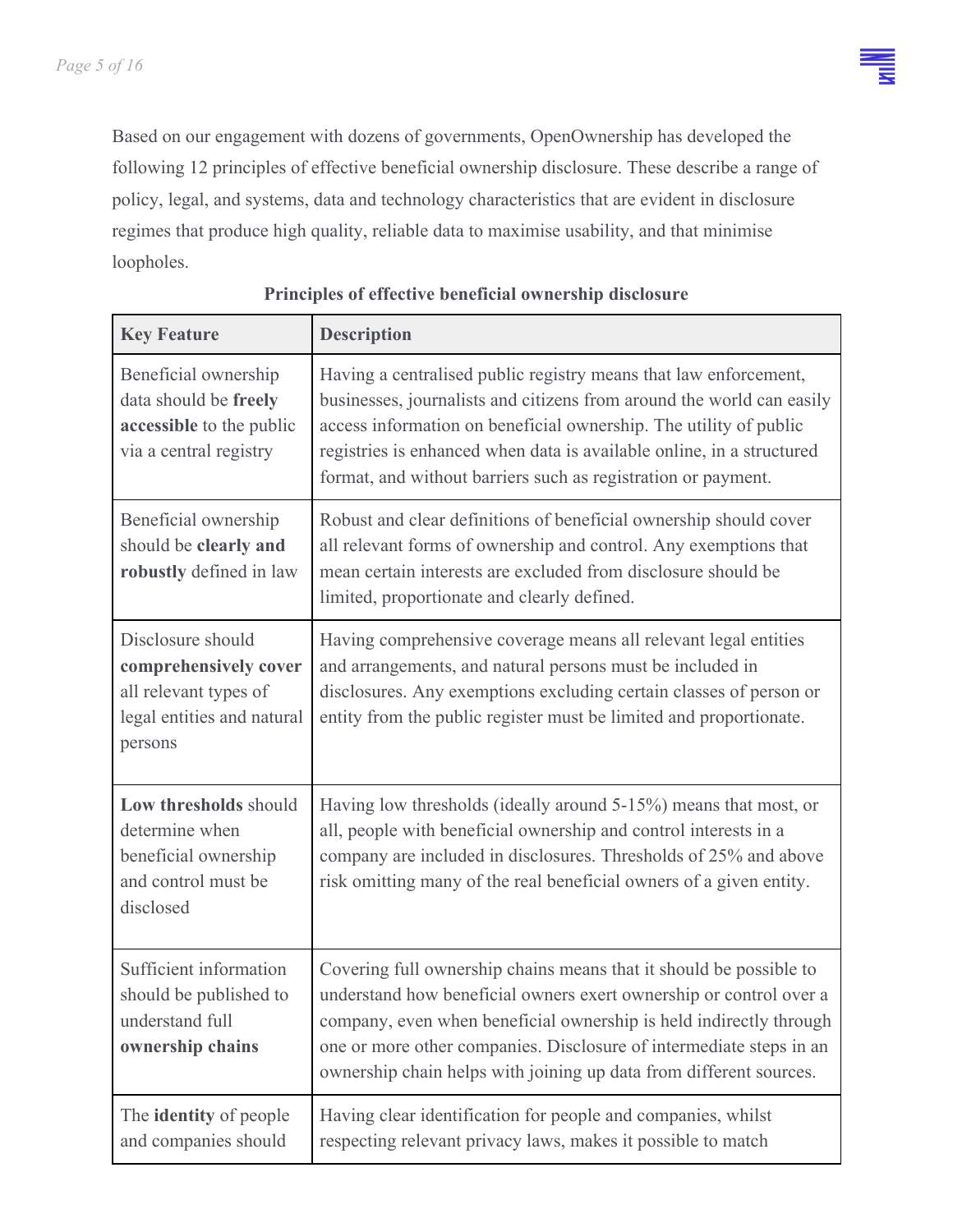

| be unambiguous in<br>collected and published<br>data                                                             | together disclosures about the same people or companies, and to tell<br>apart different people with the same name, or similar details.                                                                                                                                                                                               |
|------------------------------------------------------------------------------------------------------------------|--------------------------------------------------------------------------------------------------------------------------------------------------------------------------------------------------------------------------------------------------------------------------------------------------------------------------------------|
| Measures should be<br>taken to verify data to<br>improve its accuracy<br>and completeness                        | Having accurate and complete information means that there are<br>sufficient data verification measures in place to create confidence in<br>the register as a high quality and reliable source of information, and<br>to alert authorities when there is a risk that entries are not accurate.                                        |
| Information should be<br>kept up to date, and<br>changes submitted in a<br>timely manner                         | Having timely and updated disclosures means beneficial ownership<br>information is updated within a short, defined time period after<br>changes occur, and information is confirmed at least on an annual<br>basis to keep registries up to date.                                                                                    |
| <b>Historic records</b><br>should be kept and<br>published                                                       | Providing historic records means when beneficial ownership or<br>company structure information changes, this information is stored<br>rather than replaced, and past disclosures remain publicly available.                                                                                                                          |
| <b>Adequate sanctions</b><br>and enforcement<br>should exist for non<br>compliance                               | Effective and proportionate sanctions should exist against<br>non-compliance with disclosure requirements, including for late,<br>incomplete, faulty or non-submission.                                                                                                                                                              |
| <b>Stakeholders should</b><br>be engaged throughout<br>implementation                                            | Engagement means delivering beneficial ownership transparency by<br>involving a wide range of stakeholders from as many different<br>groups as possible, from government officials to citizens and<br>businesses, to create an effective disclosure regime that meets user<br>needs, to help achieve their goals and improve impact. |
| Disclosure processes<br>and practices should be<br>iterated on to deliver<br>improvements and<br>close loopholes | Countries should have a long-term policy commitment to BO<br>transparency, and treat registries as an ongoing project, carried out<br>step-by-step, with continual identification of ways to improve, close<br>loopholes, and strengthen the use of information and data.                                                            |

Fields of Information to be publicly disclosed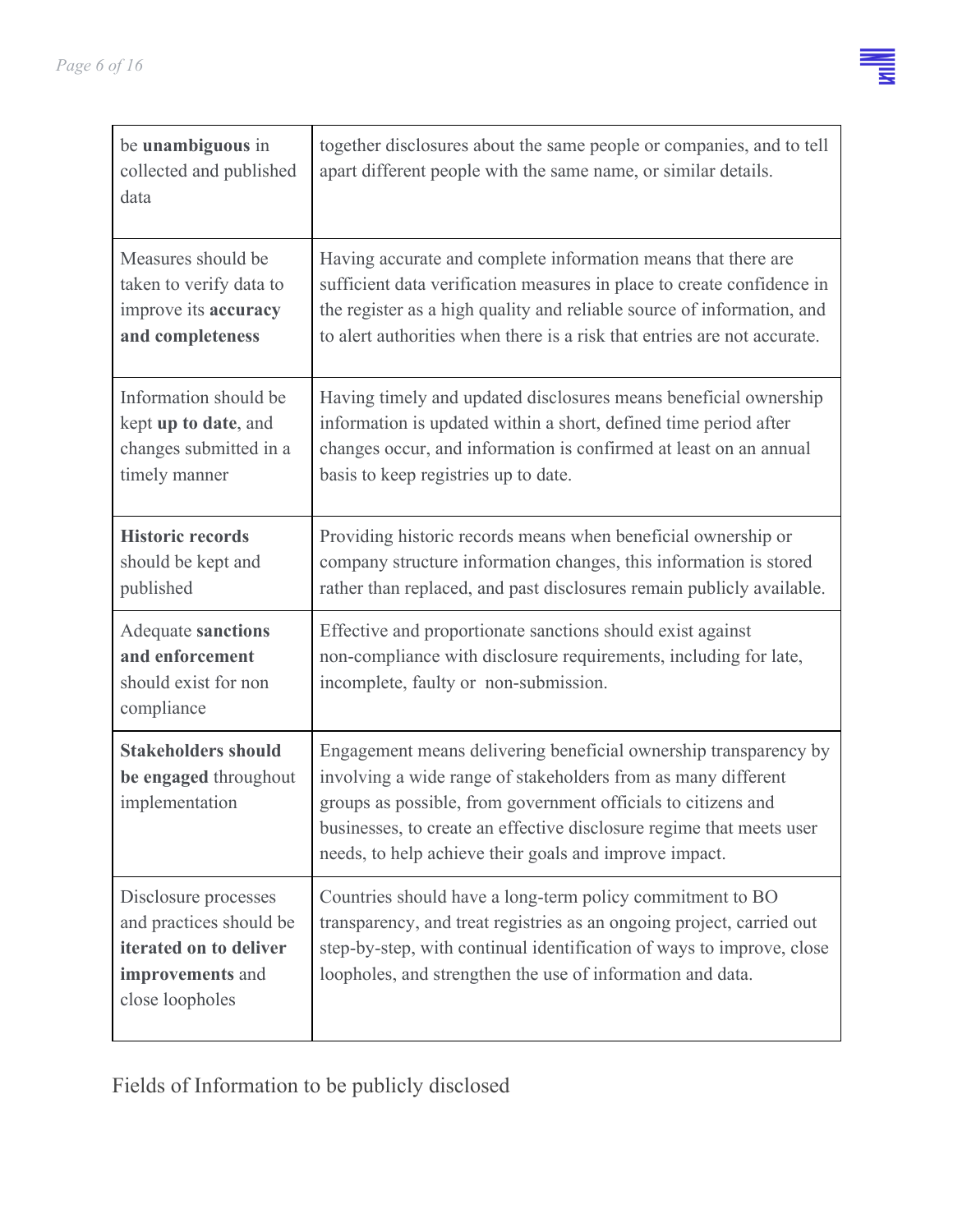

As an overarching principle, **governments should not collect and disclose more data than that necessary to achieve their aims**.<sup>4</sup> At the same time however, it is important to disclose sufficient information to ensure that BO transparency can fulfil a government's policy intent. Placing excessive restrictions on fields for disclosure may, for example, make it difficult for registry users to confirm the identity of beneficial owners or to confidently distinguish between the identities of beneficial owners with similar names or personal details. In the European context, the fifth EU Anti-Money Laundering Directive (AMLD5) recommends disclosing, at a minimum, the BO's name, month and year of birth, nationality, country of residence, and the nature and extent of their beneficial interest.<sup>5</sup> OpenOwnership has developed best practice BO disclosure forms<sup>6</sup> that outline what information to collect, and which fields may need to be restricted to official access only (due to privacy concerns).

3. What additional compliance costs might corporations face if required to transmit their beneficial ownership information to a national registry, and how might these costs be reduced?

OpenOwnership does not expect requirements to provide beneficial ownership information to result in significant new compliance costs for the vast majority of companies. A UK government review, for instance, calculated the median cost for firms at approximately GB£125.<sup>7</sup> Moreover, **any increases in compliance costs are often more than compensated for by a reduction in the time and cost of conducting due diligence.** A UK Treasury study from 2002 concluded that public registries would mean "credit decisions by banks and companies would more accurately reflect underlying risk…[and] savings would come from reductions in fraud and fraud insurance premia, bad debts, loan losses, borrowing charges and reduced company running costs."<sup>8</sup>

4. Should directors of a corporation be liable for non-compliance with the corporation's beneficial ownership registry obligations?

<sup>6</sup> <https://www.openownership.org/uploads/oo-example-paper-forms-329df2.pdf> [Accessed 20 April 2020] 7

<sup>&</sup>lt;sup>4</sup> <https://www.openownership.org/uploads/oo-data-protection-and-privacy-188205.pdf> [Accessed 24 April 2020] <sup>5</sup> <https://eur-lex.europa.eu/legal-content/EN/TXT/PDF/?uri=CELEX:32018L0843&from=EN> [Accessed 20 April 2020]

[https://assets.publishing.service.gov.uk/government/uploads/system/uploads/attachment\\_data/file/822823/review-im](https://assets.publishing.service.gov.uk/government/uploads/system/uploads/attachment_data/file/822823/review-implementation-psc-register.pdf) [plementation-psc-register.pdf](https://assets.publishing.service.gov.uk/government/uploads/system/uploads/attachment_data/file/822823/review-implementation-psc-register.pdf) [Accessed 21 April 2020]

<sup>8</sup> [https://webarchive.nationalarchives.gov.uk/+/http:/www.hm-treasury.gov.uk/media/9/9/ownership\\_long.pdf](https://webarchive.nationalarchives.gov.uk/+/http:/www.hm-treasury.gov.uk/media/9/9/ownership_long.pdf) [Accessed 23 April 2020]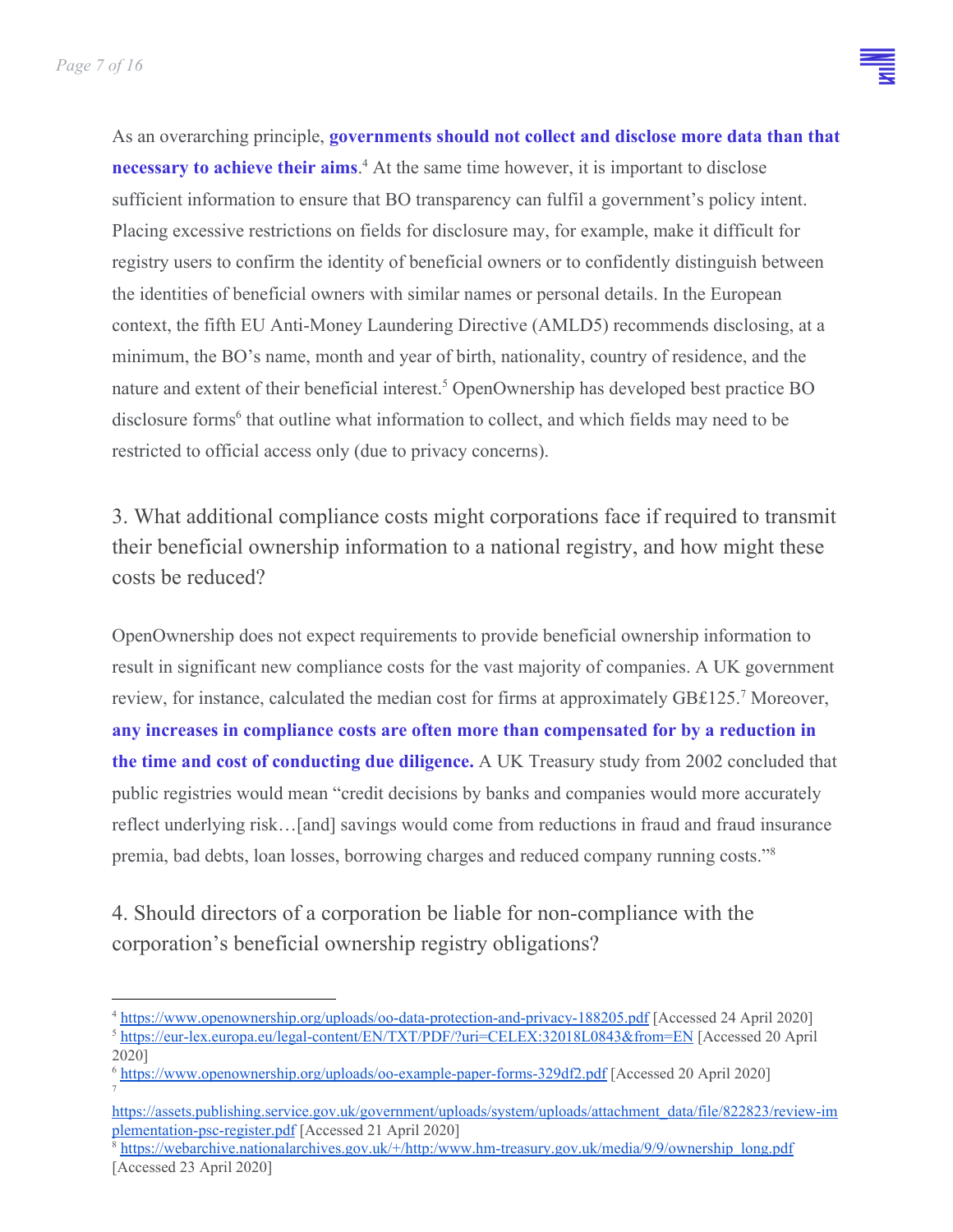**BO regimes should be enforced by comprehensive and proportionate sanctions, including monetary fines and other penalties**. Sanctions should be dissuasive and we would recommend that they apply to company directors. But to ensure accurate data and an effective disclosure regime, sanctions should also be applicable to all other persons responsible for disclosure: other company officers, the beneficial owner and the entity itself. Non-monetary penalties could include refusal to incorporate a business, such as in Denmark, or preventing a person from engaging in certain business activities for a period of time, such as in France. Monetary sanctions must act as a sufficient deterrent; penalties in Ghana were so low that firms merely opted to pay fines outright instead of complying with BO disclosure requirements.

5. Should the public be charged fees to access all or parts of beneficial ownership and other company information, to help cover the costs of implementation, verification and enforcement?

We recognise the temptation for public bodies to help cover implementation costs by charging for register access, but would argue that fee systems generally represent a false economy. **Many of the benefits of BO registries accrue from enabling as broad a use of the data as possible and fees are a clear barrier to this.** This has been shown in the UK, where searches of the UK register increased from 6 million in 2014-2015 to 1.3 billion in 2015-2016 following the paywall's removal.<sup>9</sup> In terms of running costs, a study commissioned by Global Witness in 2013 found that a searchable, regularly updated register would cost the UK GB£11m a year, while a 2002 UK government study estimated the savings in police time from having a public BO registry could amount to GB£30m a year.<sup>10</sup> Other indirect potential benefits to the economy of public registries include increased competitiveness and ease of doing business.<sup>11</sup> It is for reasons such as this that the EU has identified company ownership information as a one of a handful of high value datasets, whose use "is associated with important benefits for the society and economy", in its Public Sector Information Directive.<sup>12</sup>

<sup>9</sup> <https://www.globalwitness.org/en-gb/blog/10-lessons-uks-public-register-real-owners-companies/> [Accessed 20 April 2020]

<sup>10</sup> [https://webarchive.nationalarchives.gov.uk/+/http:/www.hm-treasury.gov.uk/media/9/9/ownership\\_long.pdf](https://webarchive.nationalarchives.gov.uk/+/http:/www.hm-treasury.gov.uk/media/9/9/ownership_long.pdf) [Accessed 21 April 2020]

<sup>&</sup>lt;sup>11</sup> [https://issuu.com/the-bteam/docs/bteam\\_business\\_case\\_report\\_final.we?e=15214291/11025500](https://issuu.com/the-bteam/docs/bteam_business_case_report_final.we?e=15214291/11025500) and

<https://www.openownership.org/uploads/the-case-for-public-beneficial-ownership.pdf> [Accessed 30 April 2020] <sup>12</sup> <https://ec.europa.eu/digital-single-market/en/public-sector-information-psi-directive-open-data-directive> [Accessed 29 April 2020]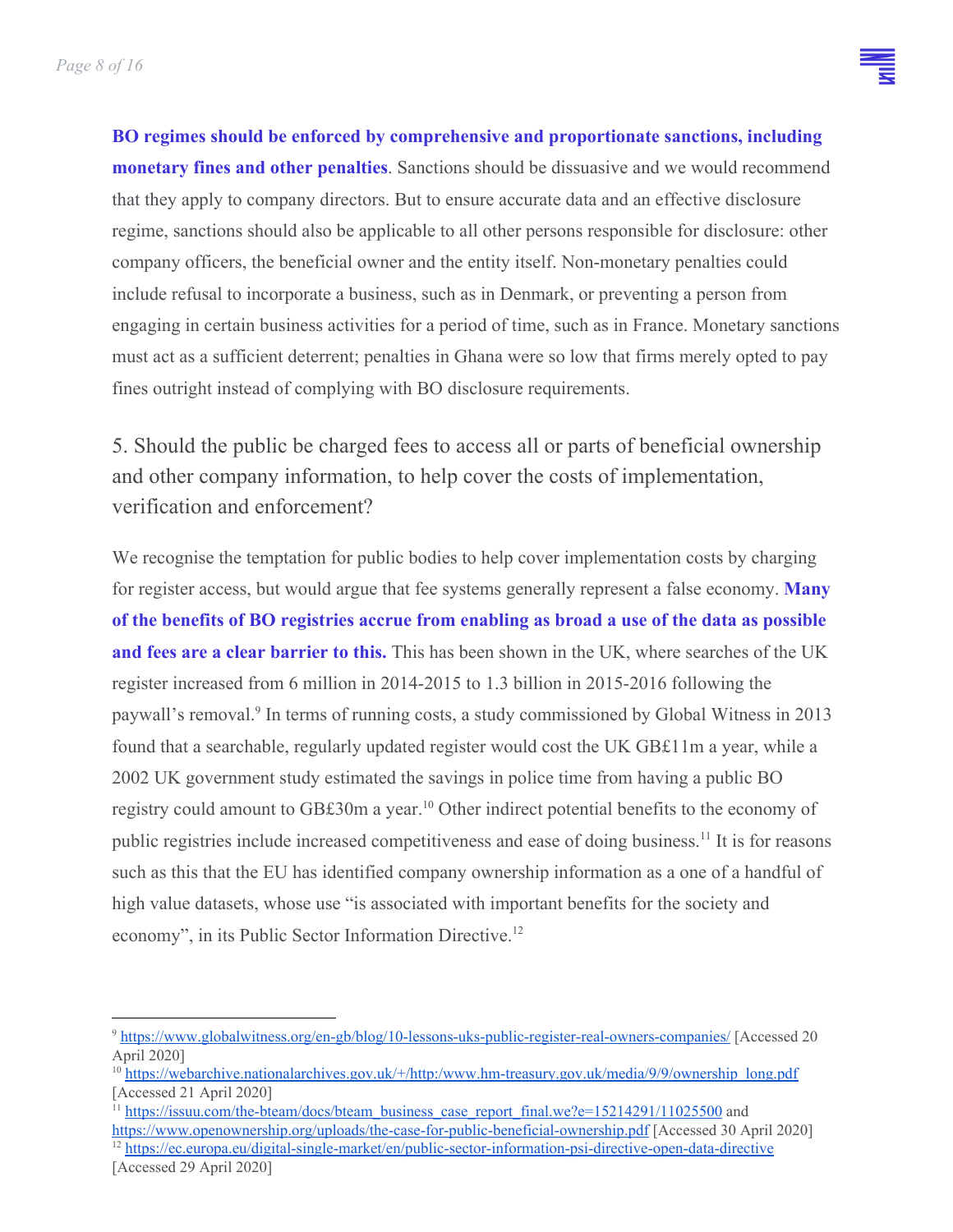OpenOwnership advises that the register should be searchable by both company name and beneficial owner, have API access and offer regular bulk downloads of the underlying data. An API will allow value-added services to be built on top of the register and for companies to integrate information into their own processes. Bulk data downloads can increase the international impact of Canada's publication BO disclosures by allowing its data to be pieced together with information published in other jurisdictions to give a more complete picture of international beneficial ownership chains. Such a move would help establish Canada's reputation internationally as a leader in this field.

6. What processes (if any) should be put in place for verifying the beneficial ownership information provided (e.g., proof of identification for directors, beneficial owners and/or officers/agents of a corporation)?

To maximise the impact of BO registries, it is important that users and authorities can trust that the data contained therein broadly reflects the true and up to date reality of who owns or controls a particular company. There are a number of verification checks and procedures that a government can implement, both at the point of disclosure and after publication or submission, to ensure data is accurate, complete and reliable and to maximise the impact of BO registries (OpenOwnership will be publishing a briefing on verification of BO data in Spring 2020). Many of the checks at the point of disclosure, such as cross checking information with other government-held registries, can be very effective ways of verifying BO information. By making registries available to the public, governments enable and empower third parties (journalists, the private sector, and others) to also verify that the BO information is correct. For instance, in the UK, there were 58,352 reports from the public regarding likely mistakes and discrepancies in the company register between July 2017 and March 2018.<sup>13</sup> Governments should take a leading **role in verification, and enable third parties to conduct additional analysis to identify and flag suspicious submissions by making the register open and accessible to the public.**

7. What means could be used to verify identities (e.g., a driver's license, passport, or bio-identifiers)?

<sup>&</sup>lt;sup>13</sup> [https://www.globalwitness.org/documents/19717/Getting\\_the\\_UKs\\_House\\_in\\_Order\\_xZZxobR.pdf](https://www.globalwitness.org/documents/19717/Getting_the_UKs_House_in_Order_xZZxobR.pdf) [Accessed 20 April 2020]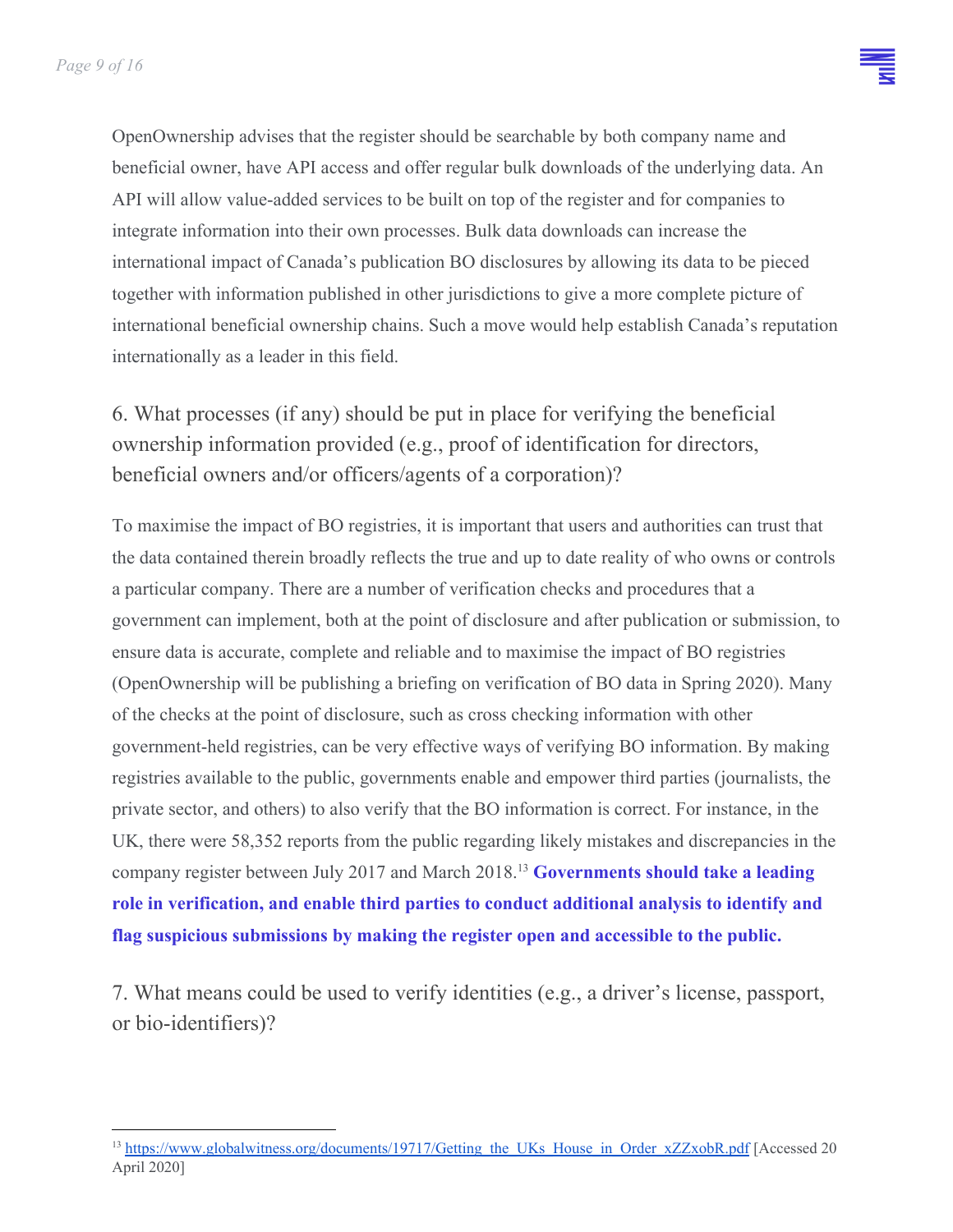Approaches to verifying BO data at the point of submission can be divided into three main categories:

- 1) **Conformance checks**: does the data follow an expected pattern? For example, is a birth date entered in the expected format and does the system reject inadmissible dates?
- 2) **Cross-checking of data**: can you look up the details in other government registries, to check they are accurate? For example, can a birth date be cross-checked with the civil registry, or can a government Digital ID system verify identity?
- 3) **Checking supporting evidence**: has someone authoritative (e.g. a lawyer or a notary) checked the documentary evidence behind the data, and confirmed it is true? For example, can a notary certify a birth date by guaranteeing the veracity of a passport scan?

One approach does not preclude the other. Indeed, multiple approaches complement each other and can mutually reinforce reliability and data quality.

## 8. How frequently should corporations be required to update the information provided to the Registry?

We recommend that firms be obliged to communicate to authorities, within a short and clearly defined period (for example, within 14 or 30 days), when there has been a change in their beneficial ownership. To ensure a full ownership audit trail is maintained, for potential future use in investigations, **all changes in beneficial ownership should be reported by firms, and historic records of their BO data should be kept and published**. In addition, we recommend that all companies reconfirm their BO information with authorities on at least an annual basis, for example, as a required step during the submission of company tax filings or, as in Ukraine, whenever a company interacts with the business registry. Effective and proportionate sanctions should be applied in cases of persistent or prolonged non-compliance.

9. Under what circumstances, if any, should corporations be exempted from providing beneficial ownership information to a public registry? Should there be limitations on information disclosed through a Public Registry (or Public Registries)?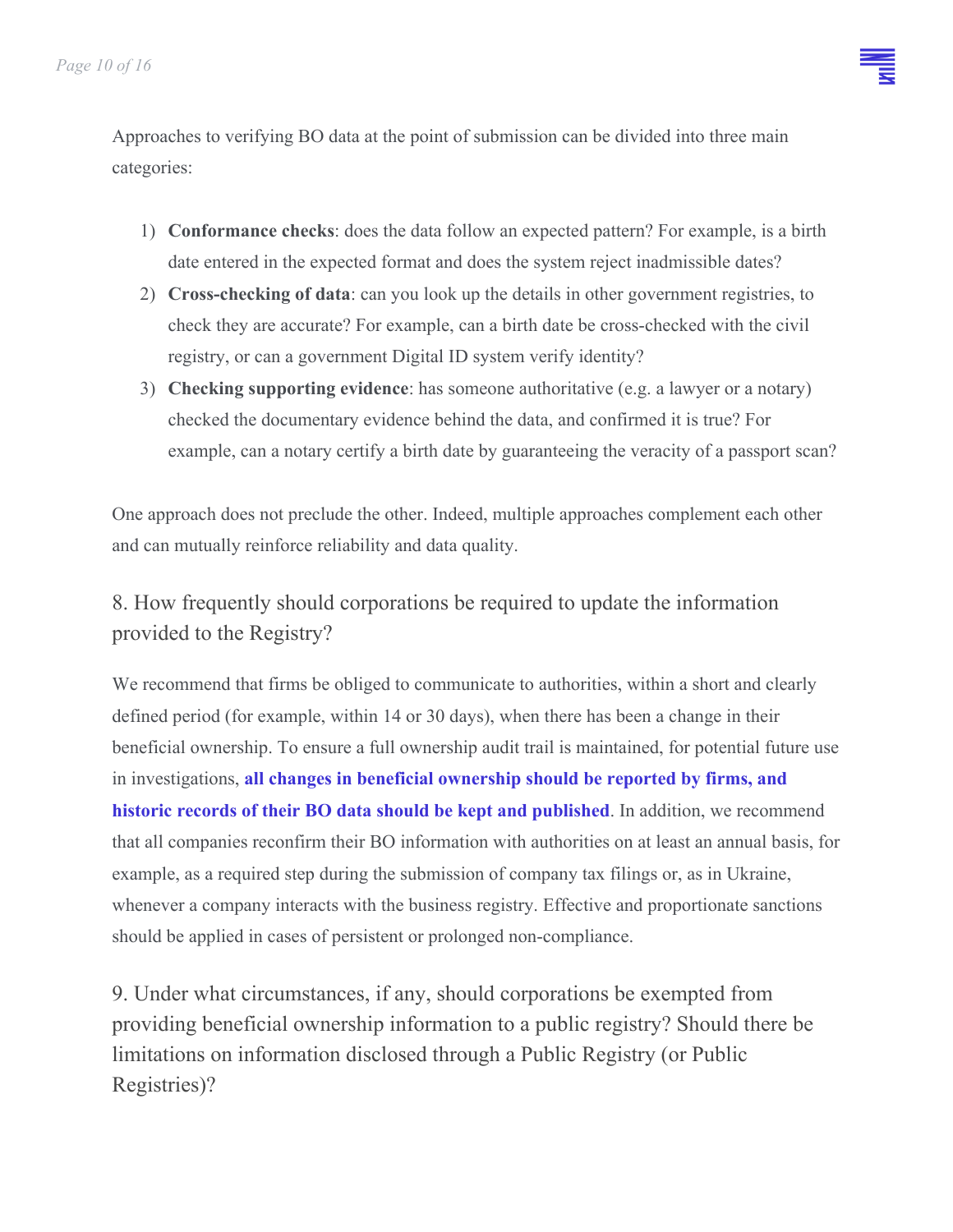As all corporate structures are vulnerable to misuse as money laundering vehicles,

**OpenOwnership does not recommend any blanket exemptions for certain private companies.** The impact of any exemptions of entity types on the achievement of policy goals in the country context should first be evaluated. As a principle, exemptions should be limited and proportionate (see also: answer to Q12).

10. What are the potential risks to beneficial owners of making their information accessible through a public registry (or public registries) (e.g., identify theft, access by hostile foreign governments)?

OpenOwnership research has been unable to identify documented examples of harms that have arisen from the publication of BO data in open registries.<sup>14</sup> Risk of harm can be further minimised by withholding certain personal information from public disclosures (so, for example, a BO's registered or business address should be published, but their personal email, phone number, home address and any related documentation should be kept for official access only). In addition, **Canada should create a mechanism for individuals to apply for publication exemptions, where there is a real risk that this would threaten their safety** (e.g. by increasing risks of stalking, kidnapping or domestic violence). However, Canada should take care to ensure that any exemptions are narrowly defined; broad categories of allowable exemptions -- e.g. around threats to safety due to wealth and power -- could exclude a large number of beneficial owners and exempt precisely those who would be of greatest interest to investigators.<sup>15</sup> The UK, by contrast, has created a more restrictive mechanism for publication exemptions, under which only a small number of such claims have been made.<sup>16</sup>

11. Should certain beneficial ownership information provided to the registry be accessible only to law enforcement, tax and other authorities? Should a tiered access model be adopted based on the entity seeking the information? What information should be withheld and under what conditions?

See answer to Q10.

<sup>14</sup> <https://www.openownership.org/uploads/oo-data-protection-and-privacy-188205.pdf> [Accessed 24 April 2020] <sup>15</sup> <https://www.openownership.org/uploads/oo-data-protection-and-privacy-188205.pdf> [Accessed 24 April 2020]

<sup>16</sup> [https://openstate.eu/wp-content/uploads/sites/14/2020/02/ILP-Lab-Ensuring-the-effectiveness-of-the-UBO-register](https://openstate.eu/wp-content/uploads/sites/14/2020/02/ILP-Lab-Ensuring-the-effectiveness-of-the-UBO-register-by-making-it-publicly-available-with-fewer-access-restrictions.pdf)[by-making-it-publicly-available-with-fewer-access-restrictions.pdf](https://openstate.eu/wp-content/uploads/sites/14/2020/02/ILP-Lab-Ensuring-the-effectiveness-of-the-UBO-register-by-making-it-publicly-available-with-fewer-access-restrictions.pdf) [Accessed 20 April 2020]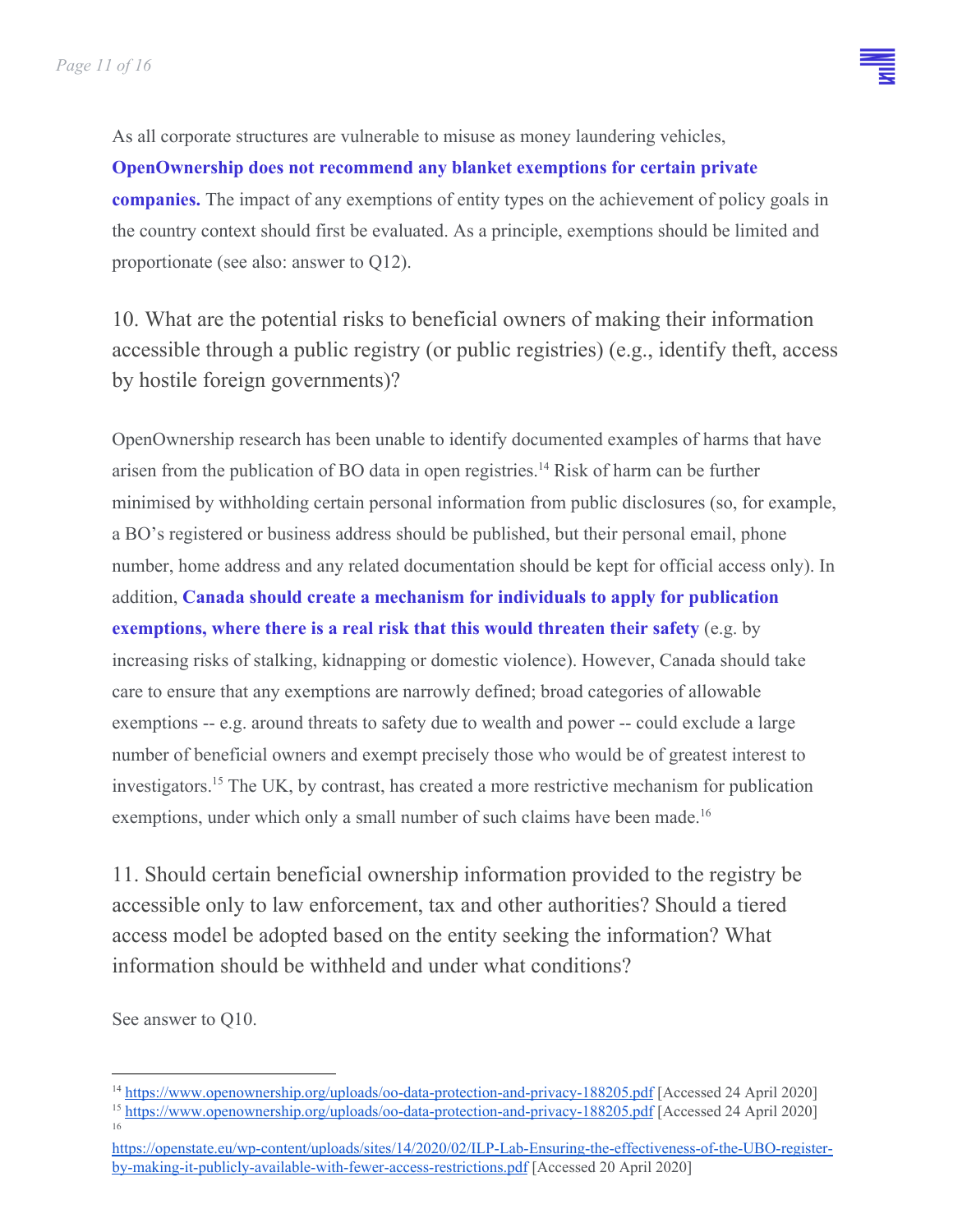12. Should individual beneficial owners be able to seek exemptions from having some or all of their information made public, on grounds of safety, protecting the privacy of legitimate investment decisions, or similar reasons? Under what basis should such requests be granted?

As noted in our answer to Q10, OpenOwnership advocates any exemptions being limited and narrowly defined. OpenOwnership would caution against limiting disclosures on the grounds of commercial interest or to protect the privacy of investment decisions. These grounds for exemption would be difficult to assess and verify and therefore widespread uptake would threaten the integrity of the registry as a whole or present an unwanted administrative burden. It would also undermine transparent dealings in markets, and create potential loopholes that could be exploited by, for example, companies involved in illicit financial flows.

13. Which other organizations (e.g., FINTRAC, private sector entities with anti-money laundering obligations) should have access to the withheld information and under what conditions? What other factors should we take into consideration when assessing the Public Registry (or Public Registries) approach?

A public BO registry ownership would provide a significant additional tool for FINTRAC and Canada's AML-obliged entities to perform their due diligence and know-your-customer checks. In FATF's guidance on best practices on beneficial ownership of legal persons, the organisation recognises the importance of obliged entities having and using data from a central BO registry as part of a multi-pronged approach to achieve effective outcomes in the prevention of the misuse of legal persons. FATF advises that these bodies should cross-reference information from central registries with information from "company registries, the company itself, FIs, DNFBPs, and other national authorities, such as tax authorities".<sup>17</sup> To reduce the friction and costs involved, and help improve the overall effectiveness of the AML regime, we recommend that Canada make any centralised BO registry public. Making the registry public would also help improve the quality of the data contained therein, by enabling obligated entities and other third parties to report discrepancies and inaccuracies in the register, as noted in answer 2. Overall, **open and public registries represent the optimal policy response for maximising the positive impact of beneficial ownership transparency**.

<sup>17</sup> <https://www.fatf-gafi.org/media/fatf/documents/Best-Practices-Beneficial-Ownership-Legal-Persons.pdf> [Accessed 29 April 2020]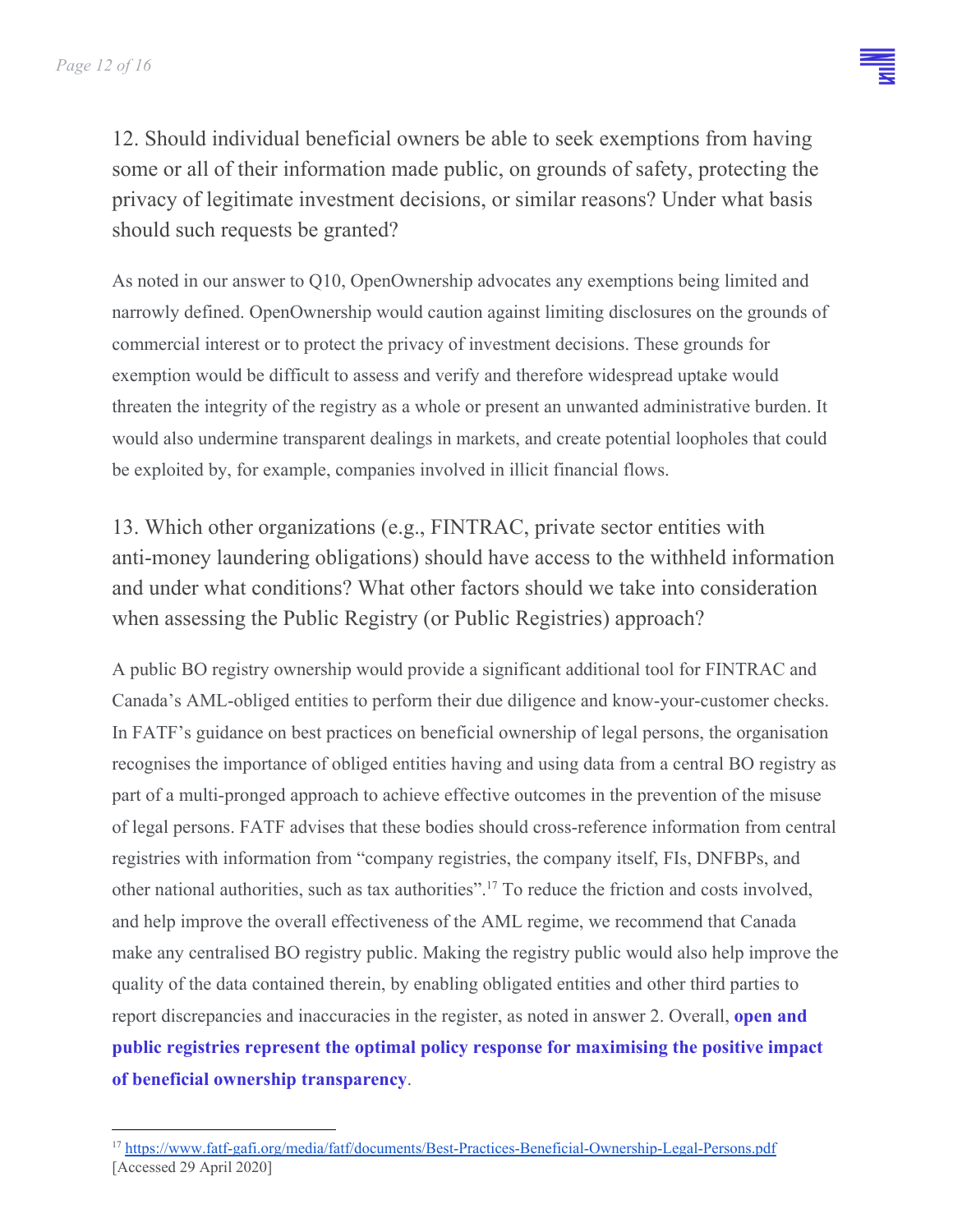14. In other jurisdictions, have public registries demonstrated effectiveness in ensuring accurate information, supporting investigations by law enforcement, tax, and other competent authorities?

As noted above, FATF advocates the use of central registries as part of a multi-pronged approach in its best practice guidance on beneficial ownership identification. Information from public registries has consistently been used to support a range of investigations in other countries, as illustrated by the following cases:

- In the UK, open BO data played a key role in connecting individuals from Azerbaijan with real estate in the UK. A former chairman of the state-owned International Bank of Azerbaijan was jailed in 2016 for 15 years by a court in Baku for fraud, embezzlement and misappropriation of public funds.<sup>18</sup> UK authorities investigated luxury London properties that they suspected were purchased with laundered funds. One such investment was the GB£10.5 million Mill Road Golf Club that was purchased via a Guernsey-based entity<sup>19</sup> - a jurisdiction that does not publish information about the beneficial ownership of companies or trusts. This Guernsey based entity also owned another UK company, MRGC 2013 Ltd.<sup>20</sup> The UK's public BO registry was used to show that the former chairman's wife had briefly been a beneficial owner of MRGC 2013 Ltd in April 2016.<sup>21</sup> This helped authorities link the couple to the property, enabling authorities to subsequently issue the UK's first Unexplained Wealth Order against them.
- The current Czech Prime Minister is also a successful businessman that has acquired much of his wealth through the Agrofert Group, a business he founded in 1993, which has grown to become a conglomerate, including ownership of two of the largest Czech newspapers.<sup>22</sup> Following the introduction of conflict of interest legislation preventing public officials from having a controlling interest in news media, the Czech PM transferred his sole ownership of the Agrofert Group to a trust fund $^{23}$  that is registered in both the Czech Republic and Slovakia. However, using information from Slovakia's public register in 2018, Transparency International (TI) in the Czech Republic discovered

<sup>18</sup> <https://haqqin.az/oldage/111159> [Accessed 30 April 2020] 19

[https://www.theguardian.com/uk-news/2018/oct/10/wife-of-mcmafia-banker-with-16m-harrods-spending-habit-nam](https://www.theguardian.com/uk-news/2018/oct/10/wife-of-mcmafia-banker-with-16m-harrods-spending-habit-named) [ed](https://www.theguardian.com/uk-news/2018/oct/10/wife-of-mcmafia-banker-with-16m-harrods-spending-habit-named) [Accessed 30 April 2020]

<sup>20</sup> <https://www.ft.com/content/45fecc14-cc6a-11e8-9fe5-24ad351828ab> [Accessed 30 April 2020]

<sup>21</sup> <https://beta.companieshouse.gov.uk/company/08633094/filing-history> [Accessed 30 April 2020]

<sup>&</sup>lt;sup>22</sup> <https://www.agrofert.cz/en/about-agrofert> [Accessed 30 April 2020]

<sup>&</sup>lt;sup>23</sup> <https://www.podnikatel.cz/clanky/babis-prevedl-agrofert-do-sverenskych-fondu-firma-se-mu-ale-vrati/> and [https://www.agrofert.cz/en/events-and-news/shareholder-informed-the-management-of-the-companies-agrofert-and](https://www.agrofert.cz/en/events-and-news/shareholder-informed-the-management-of-the-companies-agrofert-and-synbiol-on-the)[synbiol-on-the](https://www.agrofert.cz/en/events-and-news/shareholder-informed-the-management-of-the-companies-agrofert-and-synbiol-on-the) [Accessed 30 April 2020]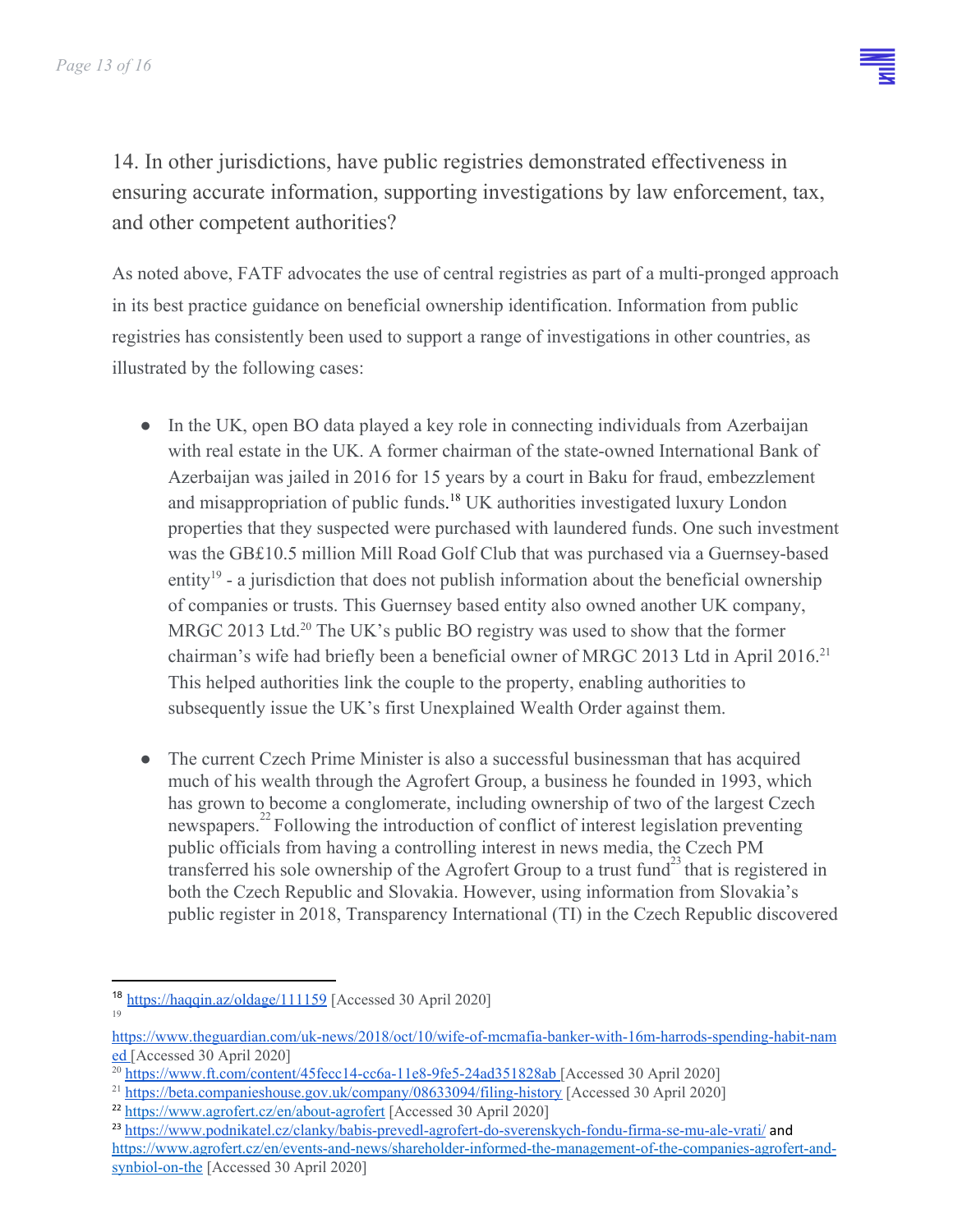that Agrofert Slovakia still identified the Czech PM as one of five beneficial owners.<sup>24</sup> Agrofert has denied any wrongdoing, arguing that TI has purposefully misinterpreted the term "final beneficiary" in Slovak law, and claiming that the Czech PM is not the controlling entity of the Slovak companies of the Agrofert Group."<sup>25</sup> However, as TI states, the Czech PM is the only beneficial owner that is irrevocable with the power to remove all other beneficial owners of the company.<sup>26</sup> This raises questions over whether he is violating the Czech Conflict of Interest Act, and calls into question the EU subsidies that Agrofert subsidiary companies received *after* allegedly giving up beneficial ownership of the company (worth KČ1.8 billion,  $\epsilon$ 70 million, in 2018 and KČ2.1 billion in 2017, according to Czech media).

15. In other jurisdictions, have public registries reduced the misuse of corporations for criminal or other illicit activities?

Directly attributing movements in levels of illicit activity is complicated, not least because the clandestine nature of criminal activity makes it inherently difficult to measure. However, there are some indirect indications from the international experience that public registries have had an impact on the level of illicit financial flows. In the UK, for example, the obscure legal vehicles of Scottish Limited Partnerships (SLPs) had proved attractive to international criminals as they provided higher levels of anonymity compared to standard UK corporations and could be established without declaring who was really behind the company. The BO profile of these firms was later revealed to be rather different from other UK firms; over 40% of SLPs had a BO linked to a post-Soviet country, compared to only 0.15% for more standard corporation types in England and Wales.<sup>28</sup> Following the expansion of BO disclosure requirements to cover SLPs in 2017, the secrecy formerly afforded by these legal structures was withdrawn and the number of SLPs incorporated consequently fell to its lowest level in 7 years.<sup>29</sup> This was accompanied by an

<sup>&</sup>lt;sup>24</sup> [https://www.transparency.org/news/pressrelease/andrej\\_babish\\_is\\_our\\_controlling\\_person\\_czech\\_republic](https://www.transparency.org/news/pressrelease/andrej_babish_is_our_controlling_person_czech_republic) and <https://rpvs.gov.sk/rpvs/Partner/Partner/HistorickyDetail/7859> [Accessed 30 April 2020]

<sup>25</sup> <https://www.agrofert.cz/en/events-and-news/rebuttal-of-misinformation-from-transparency-international> [Accessed 30 April 2020]

<sup>&</sup>lt;sup>26</sup> [https://www.transparency.org/news/pressrelease/andrej\\_babish\\_is\\_our\\_controlling\\_person\\_czech\\_republic](https://www.transparency.org/news/pressrelease/andrej_babish_is_our_controlling_person_czech_republic) [Accessed 30 April 2020]

<sup>&</sup>lt;sup>27</sup> <http://www.rfi.fr/en/wires/20191203-leaked-eu-audit-shows-czech-pm-conflict-interest-report> [Accessed 30 April 2020]

<sup>28</sup> <https://www.globalwitness.org/en/blog/three-ways-uks-register-real-owners-companies-already-proving-its-worth/> [Accessed 30 April 2020]

<sup>&</sup>lt;sup>29</sup> <https://www.globalwitness.org/en/blog/three-ways-uks-register-real-owners-companies-already-proving-its-worth/> [Accessed 30 April 2020]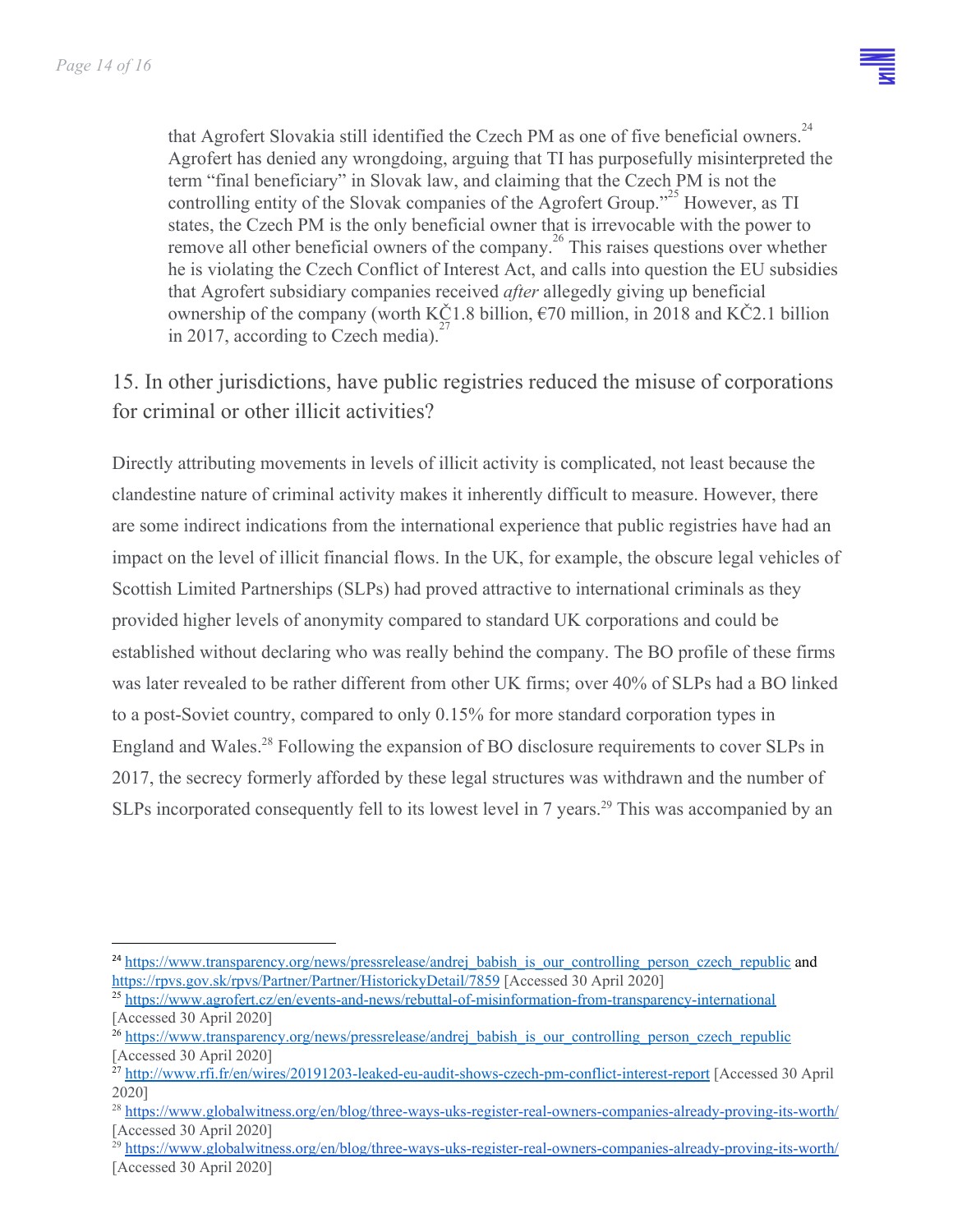

unexplained rise in the creation of Northern Irish Partnerships,<sup>30</sup> highlighting the importance of comprehensive coverage and very limited exemptions to disclosure requirements.

#### 16. Have public registries had an effect on investment levels?

While there are few quantitative studies of the direct effects of public registries on investment levels, our work across multiple country contexts provides interesting anecdotal evidence of how registry creation has helped wealth creation. Such effects have manifested themselves at the macro level, by fostering confidence in markets and individual enterprises within a given context, and at the micro level by enabling companies to create additional economic value from the published BO data. In Ukraine, for example, a firm called YouControl has created an enhanced due diligence tool by combining the data from the state BO register with other external data sources and generating its own risk analysis and score for firms in Ukraine. Investors and suppliers considering entering into business arrangements with these entities pay to access this commercial intelligence, and their organisational website lists [several case studies](https://youcontrol.com.ua/en/cases/)<sup>31</sup> where the data has enabled firms to identify wrongdoing or avoid relationships with suspicious commercial entities. In the UK, another commercial entity, Sqwyre, uses BO data together with local council tax data to perform higher-level analysis of local economies and assess how well independent businesses are doing in a specific area compared with larger corporations. This is then used to help guide firms as to the optimal location for any new business sites.

Additional evidence for the view that public registries may positively influence investment levels is the support for such tools among private sector actors. An Ernst and Young survey reflected that 91% of senior executives said it was important to know who they were doing business with and several leading business figures also back greater company transparency, including founders and/or CEOs of Unilever, Virgin Group and Safaricom.<sup>32</sup> The US National Association of

30

[https://www.globalwitness.org/en/campaigns/corruption-and-money-laundering/anonymous-company-owners/comp](https://www.globalwitness.org/en/campaigns/corruption-and-money-laundering/anonymous-company-owners/companies-we-keep/) [anies-we-keep/](https://www.globalwitness.org/en/campaigns/corruption-and-money-laundering/anonymous-company-owners/companies-we-keep/) [Accessed 30 April 2020]

<sup>&</sup>lt;sup>31</sup> <https://youcontrol.com.ua/en/cases/> [Accessed 30 April 2020] 32

[https://www.globalwitness.org/en/blog/eight-reasons-why-we-all-need-be-able-see-beneficial-ownership-informatio](https://www.globalwitness.org/en/blog/eight-reasons-why-we-all-need-be-able-see-beneficial-ownership-information-rather-just-police/) [n-rather-just-police/](https://www.globalwitness.org/en/blog/eight-reasons-why-we-all-need-be-able-see-beneficial-ownership-information-rather-just-police/) [Accessed 30 April 2020]